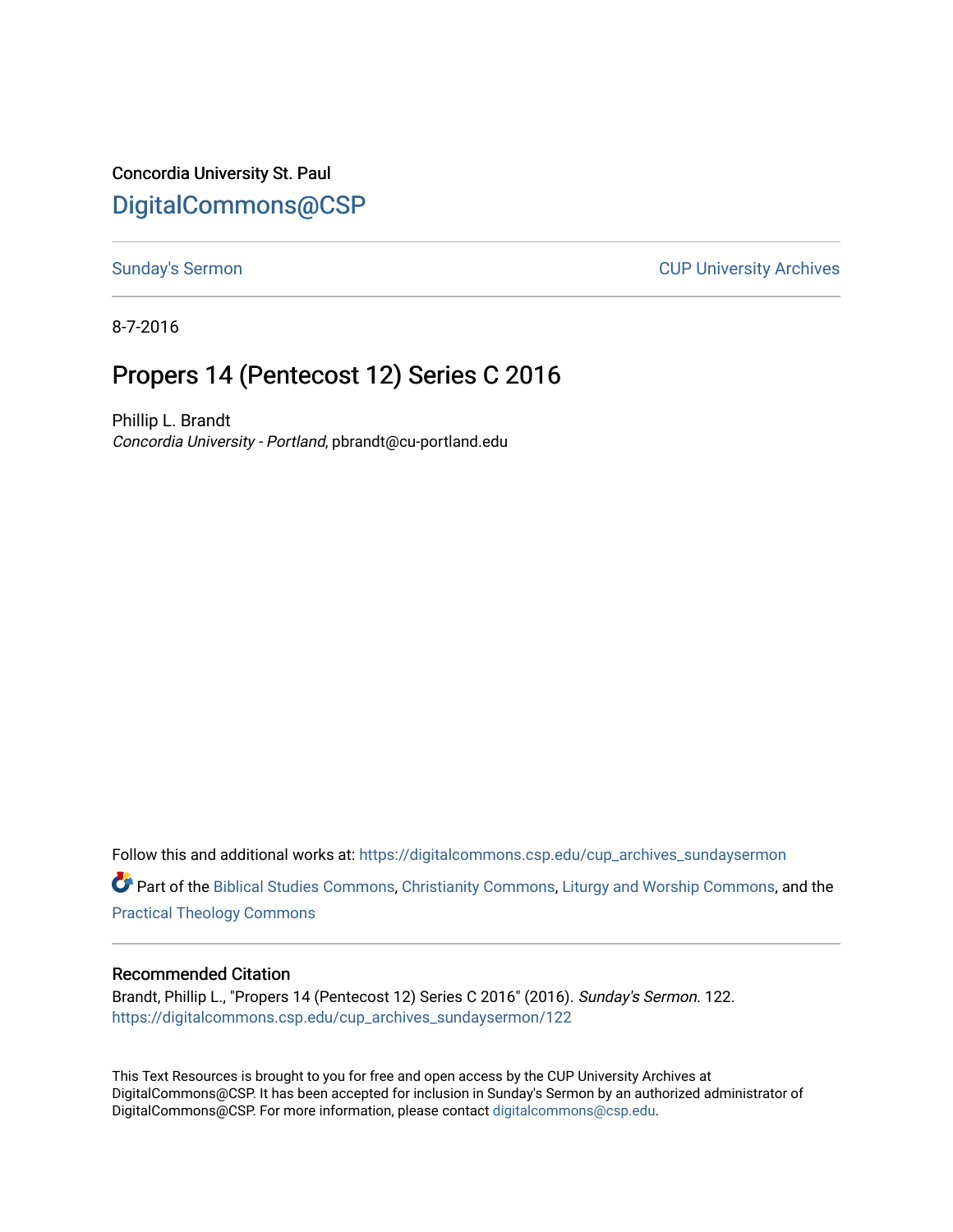### **Twelfth Sunday after Pentecost, August 7**

*Anxiety, fear, worry, and other negative emotions occupy our readings today. Two weeks ago we urged people to pray. Last week we enjoined them not to covet. This week it is "don't worry." Are you seeing a pattern here? What is it?* 

*Abram is worried that he will not have a child. Jesus speaks directly to the subject in Luke. Following upon the last two Sundays which spoke of prayer and covetousness, this is something of a natural progression, especially as the editors of our pericope system have compiled this, but I wonder if we are not on the edge of a preaching precipice here, a cliff over which we might just fall to the detriment of our hearers.* 

*Worry, stress, and anxiety are real issues which truly confront our people. One worries about finances, another stresses about a family member deployed to Afghanistan, and still another, gripped by an anxiety disorder which is not particularly rational, is terrified to shake hands after the service lest she be infected with "germs." Our editors and the readings today tend to lump all such anxiety under one heading and treat it as a faith malady. John says that God's perfect love drives out fear, so if you have fear, the logical conclusion is…?* 

*But there is a problem here, actually I believe that there are multiple problems here. There is anxiety and worry and then there is another sort of anxiety and worry. I believe that good pastoral preaching needs to take this into account. Or put another way, I am concerned that the easy answers which the text seems to give us might appear facile and worse to some. If my son were deployed to a war zone, I am not sure that my preacher telling me my worry was a faith problem would go over so well, nor am I so sure that it is what Jesus is saying here.* 

*Now, please don't get me wrong. It can be a tremendous comfort to a parent to commend their son or daughter to God's care every night and be confident that God and His angels are looking over a loved one. I am just a little uncomfortable with calling that knot of anxiety or worry in their stomachs a faith problem. I think it probably has a lot to do with the healthy love which a parent has for a child. I would have a greater concern about a mother who was not worried about a daughter or son in a war zone.* 

*This is only compounded if the person has a phobia or some sort of an anxiety disorder. Yes, it is a problem if you are obsessively washing your hands because you have an intense fear of germs. Every human interaction becomes for such a person no longer an occasion for love but for contamination. But that may not be a faith problem any more than being diagnosed with cancer is a faith problem for the person in chemotherapy. Indeed, as I have often seen with cancer, such a diagnosis may even be an occasion for God to increase one's faith dramatically. For the cancer victim their disease is an indication of mortality and human frailty and need for the Savior God. Could we not preach a phobia the same way?* 

*So what is the preacher to do? I believe we need to speak very carefully here and to acknowledge that there is some worry which is good or which is appropriate (think of the parent with a child*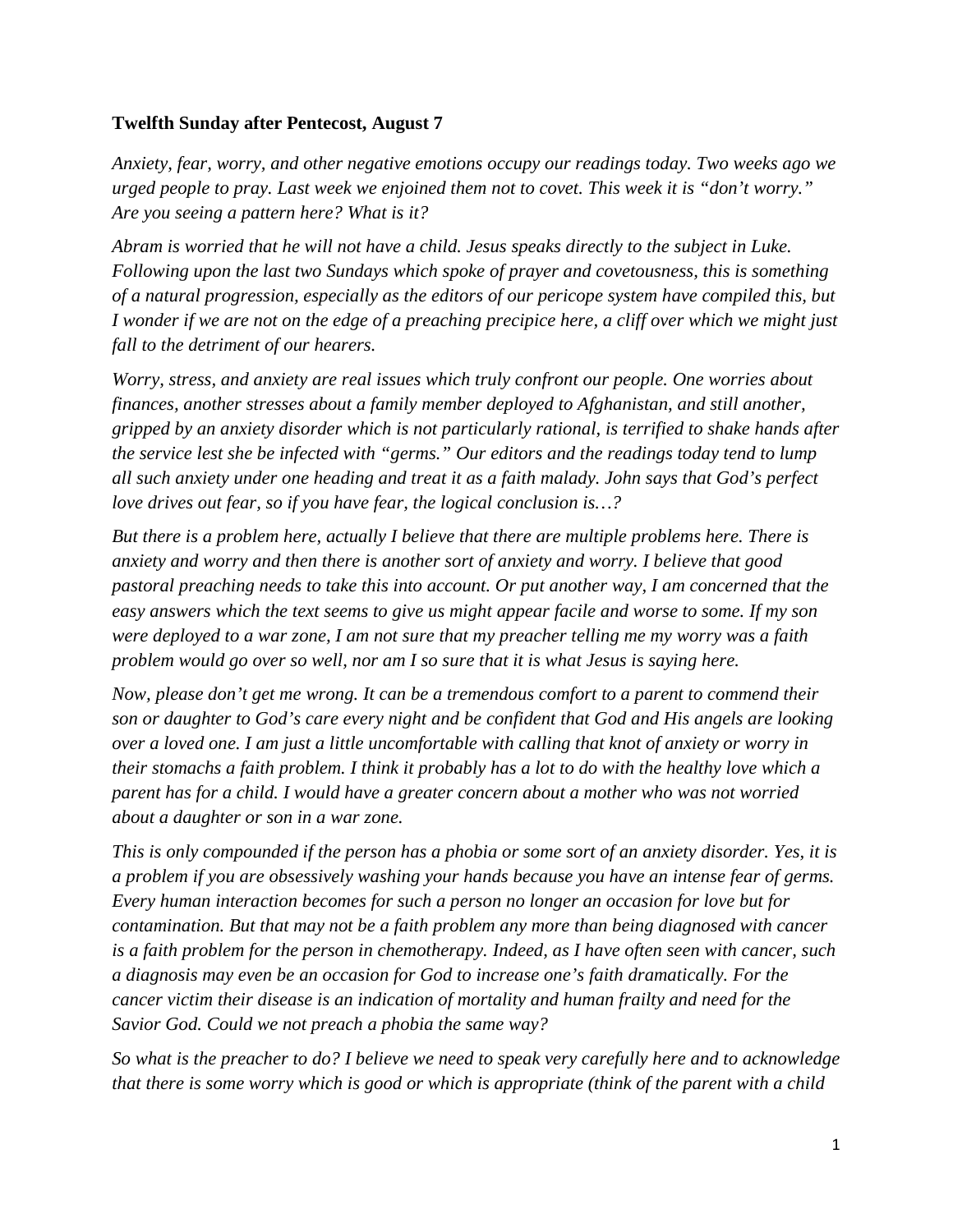*in a war zone.) What is more, there is some worry about which we have absolutely no control (think of a phobia here.)* 

*That said, there is a sort of worry which is at its heart a fundamental faith problem sort of worry. This sort of anxiety forgets the promises of God and fixates on the problems we face to the exclusion of the blessings which God gives. It is akin to despair. Healthy worry and stress is an occasion for us to trust God more. It gets unhealthy when we stop trusting the promises and start to look for our own solutions (thus Abraham and Eliezar.)* 

*But what promises of God should we trust? This is a fascinating exercise to put to a congregation. List the promises of God you count on. They often have not been asked to think about this, so they will initially be somewhat flummoxed, but when they get started, you and they will be surprised at how much they trust.* 

*I think a careful read of these texts will speak a brutal word of law to many congregations and sweet Gospel as well. Are we too worried about paying bills, keeping up buildings, managing ourselves as a congregation? Are we less worried than we ought to be about the things God would have us be concerned about? Here is an interesting test. Is the treasurer's report the first item of business at the voters or council meeting? Does it come before the evangelism report? Have we lost sight of the promise that God will work salvation through us for world?* 

*In the past we have wondered what the connection was between worry and fear. When does worry become fear? As a human being I may well have lots of things that I worry about. On a wet highway I might worry that I will be in a car accident. In a massive event surrounded by throngs of people I might be worried that I lose my child. The Christian in such a situation may well worry, but even if the thing for which I am worried does come to pass, it is never beyond God's loving care for me. In that relationship with God, I don't ever need to "fear." We thought this was a good distinction. Because such "fear" is a great deal of work, actually, people who are in its grips are often depressed and weary. We thought the preacher might proclaim a faith in which I can rest in the fact that He has the whole thing in his very capable hands.* 

## **Collect of the Day**

Almighty and merciful God, it is by Your grace that we live as Your people who offer acceptable service. Grant that we may walk by faith, and not by sight, in the way that leads to eternal life; through Jesus Christ, Your Son, our Lord, who lives and reigns with You and the Holy Spirit, one God, now and forever.

### *I hope my comments above will help us here.*

*This prayer is predicated on people being worried about their status and standing with God. But are we really worried if our service is acceptable to God? I have run into a few sturdy Lutheran souls who might have expressed that. But I think there are other issues brewing in most of our parishioners. Is theirs a misplaced worry? Do we need to preach the right sort of worry for these text, the faith denying worry of the man or woman who is seeking to please God with deeds?*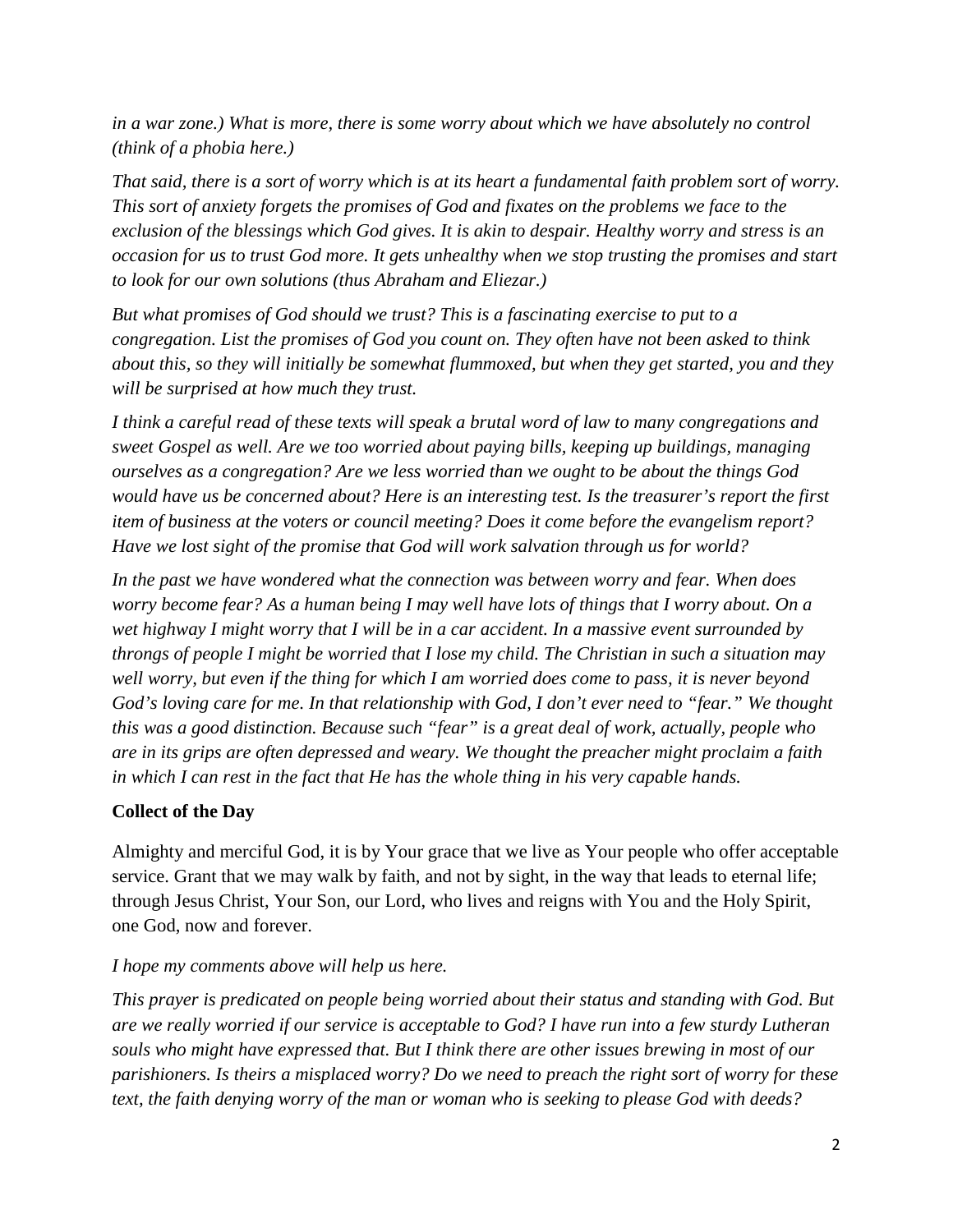*The prayer starts off with a statement of God's power and mercy. God has all the power here and he is full of mercy. Power is easy to understand, but I am not sure we really get the fact that God really is almighty. I am not sure that many people really fear that power.* 

*Mercy is another misunderstood and misbelieved thing. Innocent people never get mercy from a judge, only guilty people can get mercy. These two statements side by side, God's power and mercy, are important touchstones for this prayer. We are making no claim to getting this whole worry thing right. It is important that these two elements of God are connected. Without power, mercy is pretty meaningless. Without mercy, power simply crushes us.* 

*The prayer also acknowledges that we only offer acceptable service by God's grace and thereby live as His people. This is not that some of us get the faith thing down and others don't. This is all a gift of God. But this then demands another question to be asked: What is this acceptable service? What makes it acceptable? I think that is answered in the next phrase. We walk by the light of faith, not by the things we perceive with these physical eyes of ours, and this journey leads to eternal life.* 

*The prayer gets something right to which I want to draw your attention. We imagine that we have done the catechizing thing when we have made an argument, discussed the content of faith, and gotten our charges to agree with us. But what we notice today is that something like 7% of those confirmands are active in a Lutheran parish when they are 25 or 30 years old. This is not working. But it seems to me that what the prayer gets right is that faith is a walk, not a thought. We are shaped by what we do, not by what we think so much. Is proper catechesis really praying with and getting children to pray with us? Is the theological reflection we are used to doing with children really only possibly after they have walked in faith? I am increasingly thinking this way.* 

*The prayer says this in a strange way. We would walk by faith and not by sight. What is up with this? The prayer acknowledges that this walking by faith leads to eternal life – so we are talking about the very Christian sort of faith through which God saves people. You can read more about this walk by faith and not by sight in the letters of Paul, particularly II Corinthians. It seems to be that we embody a reality which is not discernible by the senses but by the relationship we have with God in which he promises a great deal to us and we trust/expect those promises to be true.* 

*There is a strange thing that happens to us when we believe. There are things we are given to believe which are contrary to what we see. When we assert them, the world things we are a little*  daft. God has said that the world is his creation yet even a simple look at the world suggest great *age and the product of natural process that seem to stretch back billions of years. God has said we are his perfect children yet the old sinner is always staring back at me when I shave in the morning. The person in the pew next to me is also a precious child of God, as least he says so, yet I know that they cheat on their taxes or at least yell at their kids too much. There are things we must believe to be so, we cannot point to them. These in fact reside at the very heart of our faith. To say that the death of a Galilean peasant two thousand years ago makes a difference for*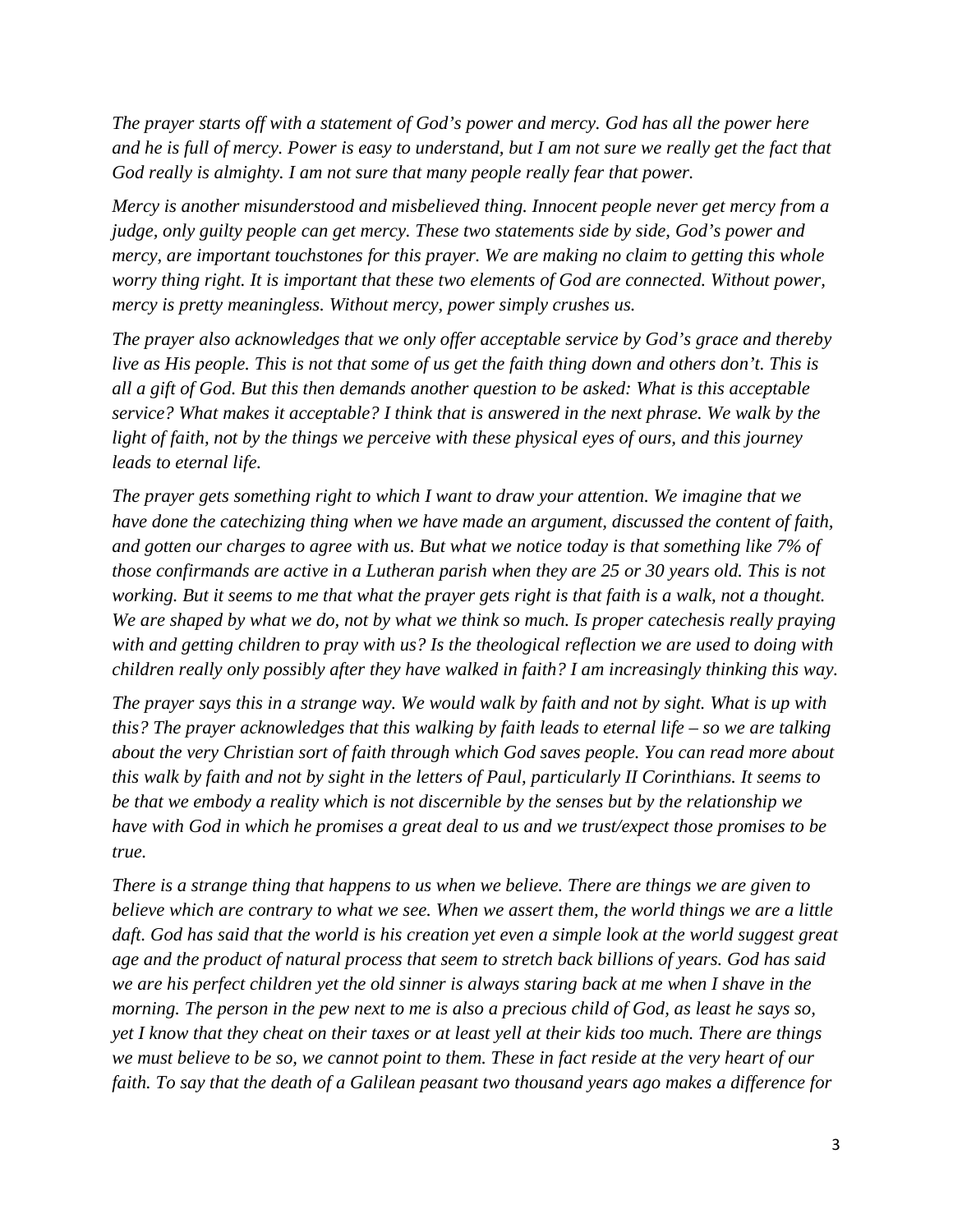*this world today is not something that is demonstrably provable. To say that he has risen from the dead is not something that I can submit to any sort of scientific (by sight) verification.* 

*Yes this is the way that leads to eternal life, it is the way of the Christian. This is not easy. I long for the day when God will sweep away this old world and all that will remain are the truths that he has established in Christ and they will be truly lived out in the whole reality which is creation. (Romans 8) But that day has not come for me, at least not yet. For now I live in the strange world of faith but not by sight. I must see the world through his eyes, as much as He gives me to see and trust that this road leads to a bright and beautiful place.*

### **Readings**

Genesis 15:1-6

After these things the word of the LORD came to Abram in a vision: "Fear not, Abram, I am your shield; your reward shall be very great." <sup>2</sup> But Abram said, "O Lord GOD, what will you give me, for I continue childless, and the heir of my house is Eliezer of Damascus?"<sup>3</sup> And Abram said, "Behold, you have given me no offspring, and a member of my household will be my heir." <sup>4</sup> And behold, the word of the LORD came to him: "This man shall not be your heir; your very own son shall be your heir." <sup>5</sup> And he brought him outside and said, "Look toward heaven, and number the stars, if you are able to number them." Then he said to him, "So shall your offspring be." <sup>6</sup> And he believed the LORD, and he counted it to him as righteousness.

*Abraham is our father in faith, and this can be really good news. He is not particularly good at it sometimes. Abram has been given a promise but he seems to be trying to make the promise come true himself. He has an heir but it is not according to the promise. This heir, Eliezar, seems to have been a trusted servant, a member of his household or he may have been some distant nephew. Many have pointed out that Abram on several occasions tries to make the promise come true on his own terms or seems to have been willing to let it go. He will also take Hagar and produce a son in an attempt to create the heir that Sarah seemed unable to give him. When he journeyed to Egypt he was willing to let Sarah go in the harem of Pharaoh. But God will have none of this. The promise of God is true and sure, even if the body is dead and the ability to produce an heir seems far-fetched if not impossible.* 

*When God pushes the point, Abram believes and it is credited to him as righteousness, but I think it is important to notice that he doesn't start out in this passage as the exemplar of unshakeable faith we often make him out to be. He seems to be working the system to give God a little boost as though God might need such assistance. It is clear that God is not meeting Abram's expectations.* 

*But the preacher will want to ask what promise does God make to us in this regard? I believe the Gospel lesson articulates it well for us, but it is here too. Descendants as numerous as the stars – we are those descendants of Abraham. And yet, as his children, we are also part of that promise of future heirs. Look around our congregations and many of them are gray. The young people*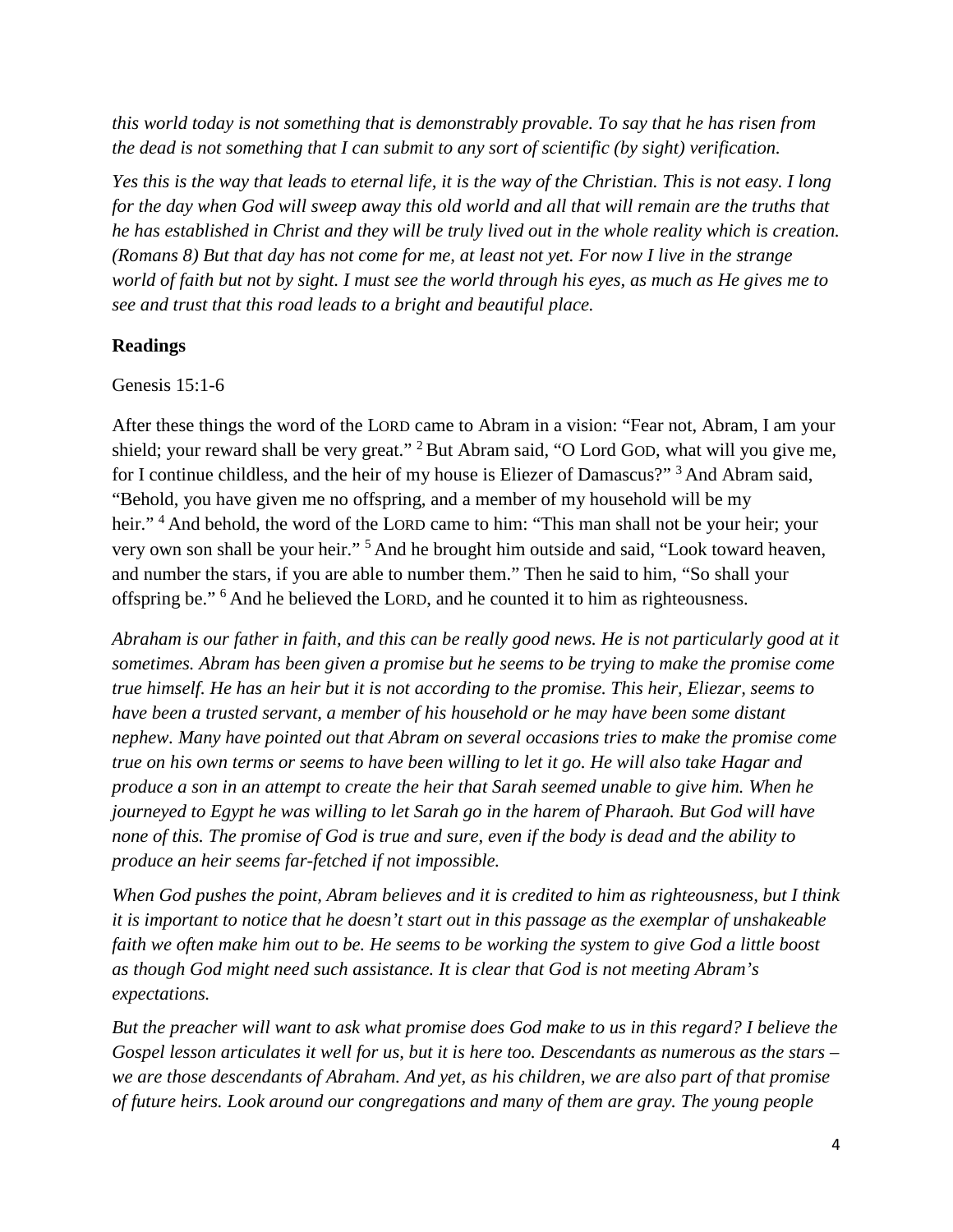*are notably absent. Will we have the spiritual heirs or have they run off seeking some greener pasture in a non-denominational church? Is God calling us to such radical faith as well? What does that look like for us?* 

*What of that promise that his kingdom will prevail even against the gates of Hell. When an addict or an alcoholic sits in our office, their life in shambles and desperately reaching out for any straw, even God, and when that person stares into our eyes from across the desk, do we already know how this will end, even before it begins? Do we expect/trust only in failure? Do we believe that God could help this person or do we see only their weakness and inability sitting before us? Or perhaps the problem is not that we don't admit that God could help this person, we are not sure that God will. I can believe that the boat is going to New York, am I willing to buy the ticket and entrust my money and my life to that captain and his vessel? We probably all will admit that God can do it, but do we trust his mercy?* 

*What is God challenging us to believe? What has God promised us that we find it a challenge to believe? We have asked the question before. Here are a few things we thought when we talked about this before. Can we add to this list?* 

- *1. God's Word is the voice of God – He promises that this Eucharistic meal forgives my sins, gives me eternal life. Can I really yawn while I stand in line on the way to the rail?*
- *2. God does not count beans – he loves stinkers as much as the good guys.*
- *3. No one comes to the Father except through Jesus – yes, Christianity is important. There is no promise of salvation outside the faithful relationship. There is really a condemnation for the unbeliever. But the enemy has been saying "You shall not surely die…" for a very long time.*
- *4. Easter means the end of death and taxes.*
- *5. This world is not out of God's control/power. He is not impotent before the forces of nature, decay, death, and darkness. God might not do anything about it in our eyes, but that is not because he cannot. It often looks like the world is careening out of control. It looks like our lives are but pawns in the games of forces which seemingly control the world, but God says, "Don't be afraid, I am the Lord of heaven and earth."*
- *6. Jesus the answer to sin – he is the Son of God and his death upon a cross makes a real and positive difference in my life and this whole world. I am afraid before my own self, my own sin, but God says, "don't be afraid – he has gone to that cross for you.)*

Psalm 33:12-22 *I have included a few of the verses prior. I think that starting with verse 12 can lend itself to a nationalistic theology. It is important to remember that God sometimes brings down nations as well.*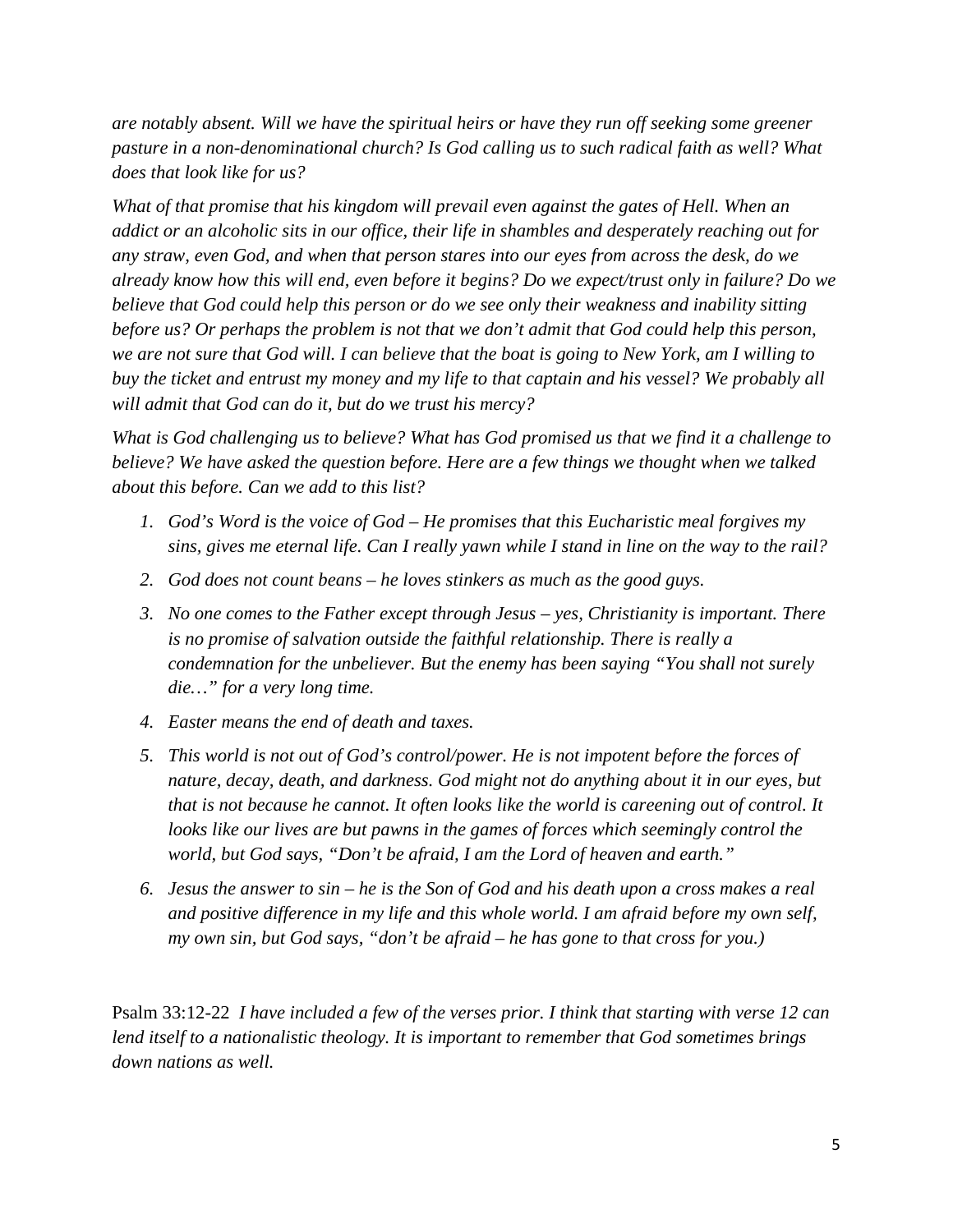*The LORD brings the counsel of the nations to nothing; he frustrates the plans of the peoples.*

*<sup>11</sup> The counsel of the LORD stands forever, the plans of his heart to all generations.*

<sup>12</sup> Blessed is the nation whose God is the LORD, the people whom he has chosen as his heritage!

<sup>13</sup> The LORD looks down from heaven: he sees all the children of man;

<sup>14</sup> from where he sits enthroned he looks out on all the inhabitants of the earth,

<sup>15</sup> he who fashions the hearts of them all and observes all their deeds.

 $16$  The king is not saved by his great army; a warrior is not delivered by his great strength.

 $17$  The war horse is a false hope for salvation, and by its great might it cannot rescue.

 $18$  Behold, the eye of the LORD is on those who fear him, on those who hope in his steadfast love,

 $19$  that he may deliver their soul from death and keep them alive in famine.

 $20$  Our soul waits for the LORD; he is our help and our shield.

 $^{21}$  For our heart is glad in him, because we trust in his holy name.

 $22$  Let your steadfast love, O LORD, be upon us, even as we hope in you.

Hebrews 11:1-16

Now faith is the assurance of things hoped for, the conviction of things not seen. <sup>2</sup> For by it the people of old received their commendation.  $3$  By faith we understand that the universe was created by the word of God, so that what is seen was not made out of things that are visible.

<sup>4</sup>By faith Abel offered to God a more acceptable sacrifice than Cain, through which he was commended as righteous, God commending him by accepting his gifts. And through his faith, though he died, he still speaks. <sup>5</sup> By faith Enoch was taken up so that he should not see death, and he was not found, because God had taken him. Now before he was taken he was commended as having pleased God. <sup>6</sup> And without faith it is impossible to please him, for whoever would draw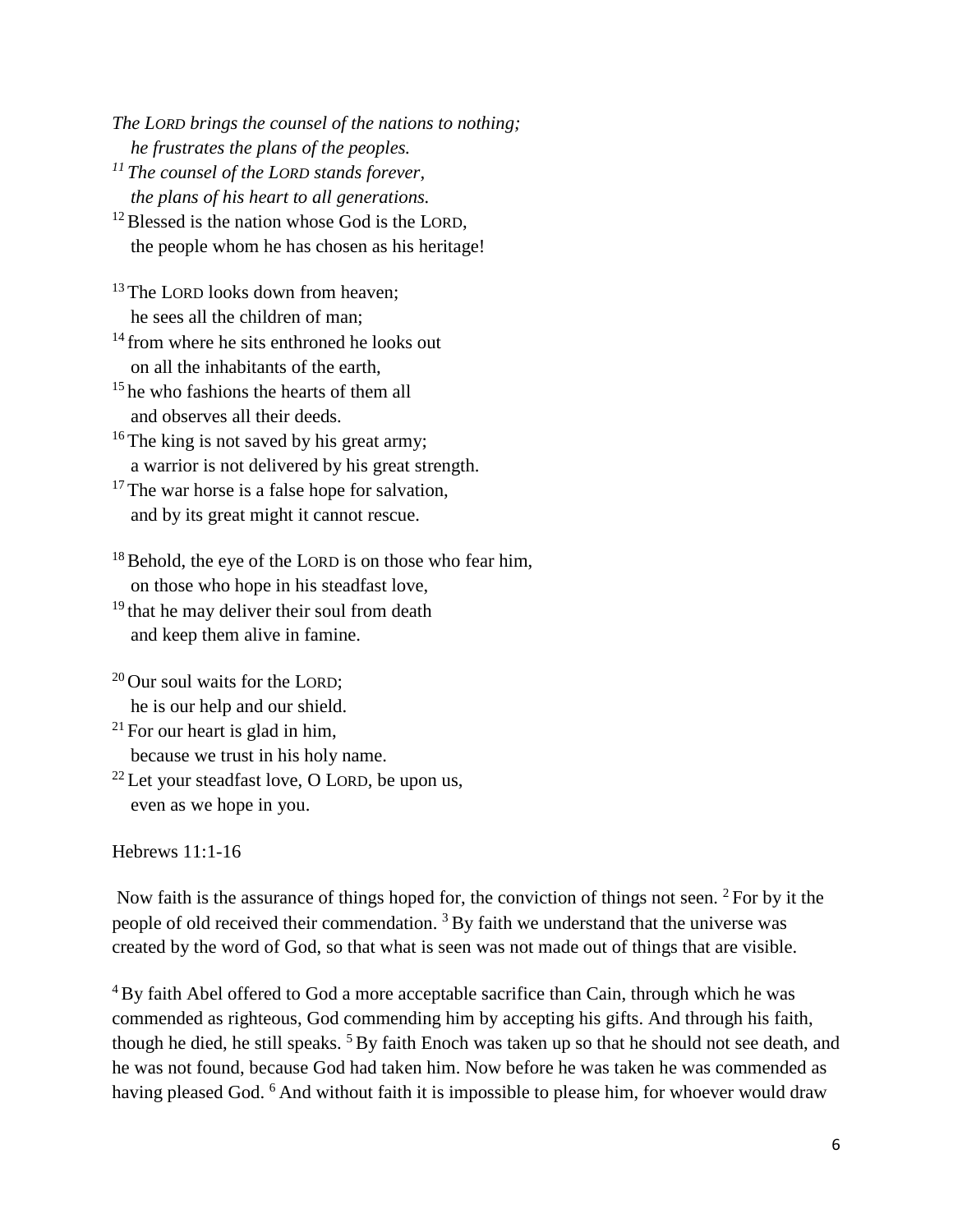near to God must believe that he exists and that he rewards those who seek him. <sup>7</sup> By faith Noah, being warned by God concerning events as yet unseen, in reverent fear constructed an ark for the saving of his household. By this he condemned the world and became an heir of the righteousness that comes by faith.

<sup>8</sup>By faith Abraham obeyed when he was called to go out to a place that he was to receive as an inheritance. And he went out, not knowing where he was going. <sup>9</sup> By faith he went to live in the land of promise, as in a foreign land, living in tents with Isaac and Jacob, heirs with him of the same promise.  $^{10}$  For he was looking forward to the city that has foundations, whose designer and builder is God. <sup>11</sup> By faith Sarah herself received power to conceive, even when she was past the age, since she considered him faithful who had promised. <sup>12</sup> Therefore from one man, and him as good as dead, were born descendants as many as the stars of heaven and as many as the innumerable grains of sand by the seashore.

 $13$  These all died in faith, not having received the things promised, but having seen them and greeted them from afar, and having acknowledged that they were strangers and exiles on the earth. <sup>14</sup> For people who speak thus make it clear that they are seeking a homeland. <sup>15</sup> If they had been thinking of that land from which they had gone out, they would have had opportunity to return. <sup>16</sup> But as it is, they desire a better country, that is, a heavenly one. Therefore God is not ashamed to be called their God, for he has prepared for them a city.

# *Verse 6 – if you take "god" out of "good" all you have left is a zero*

*Here we pick up a series of readings from the letter to the Hebrews, and this is the good stuff that most of us are familiar with. Hebrews has an unfortunate fate among the people of God. Mark Powell says that it is a little like a movie that the critics raved about but the theater going public simply did not like. Hebrews is perhaps one of the most thoughtful and interesting explorations of Christology in the whole NT, but we pay very little attention to it.* 

*Part of the problem is that the argumentation is so complex. Other than Romans, it is probably the longest single argument in the whole NT. It is not anything like the accessible stories of Jesus' ministry or the briefer letters of Paul.* 

*Here, at the end of the sermon, and that is really what the letter to the Hebrews reads like, the preacher is wrapping things up. Like all good preachers, he wants to leave them with something memorable, and this is very memorable. He has been discoursing on the superiority of Jesus over both the angels and Moses' covenant.* 

*The writer is cataloguing a number of OT characters and he is doing this with some references to popular religious literature of the day. It is a little like he is references some details from a Max Lucado book as he goes along, some of this material is not found in the OT but in the more popular literature that is found in Jewish circles in the first century and much of which has come*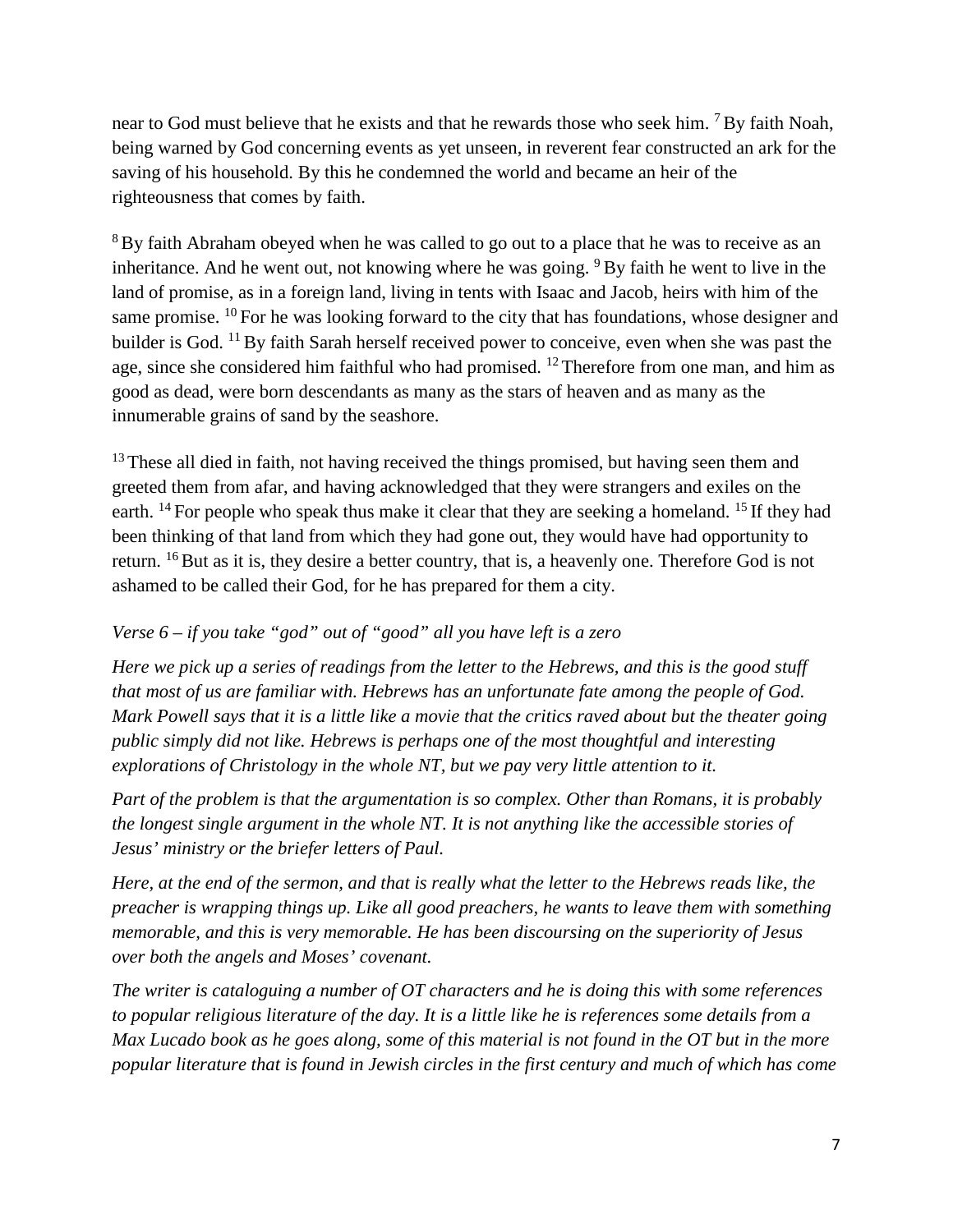*to light in the Dead Sea scrolls. This is especially true in the comments about Enoch and some of the really old characters therein.* 

*The primary point of course is that all these folks are tied together by faith and we are also in the same faith. They died without having seen the things for which they were hoping, we also live by faith and not by sight. We too hear of a promised land and often are disappointed when the next curve in life does not reveal it to us, but only another stretch of dismally familiar highway. But we walk the same road as those saints of olden times. Abraham walked this very road, even characters like Enoch and Abel whose stories and names come down to us shrouded in the deepest mystery, they shared this same faith with us.* 

### *In short, we are not alone.*

*There are a couple of other things to which a preacher might pay fruitful attention here. The first is that each of the people commended were very different from one another. Noah condemned the world, he lived by faith. Abraham trusted; he lived by faith. Abel died but his righteous worship means he still lives. Enoch pleased God and Sarah conceived when she was old. They are all different. Faith is not a melting pot in which everyone comes out looking the same, rather it is much more of a stew pot – the potatoes are still potatoes, the carrots are still carrots, and the individuals within the kingdom are not homogenized into some human uniformity.* 

*Another important element of this text is the idea that every one of these heroic figures died without seeing their faith completely fulfilled. Abraham was promised offspring as numerous as the starts. He had two sons, Ishmael and Isaac. He believed until his dying day, and that means he was still looking toward God for promises yet to be fulfilled.* 

*The other element which the preacher may want to access would be the image of pilgrim. It is not so powerfully lived in our age as it has been in prior generations, such as the medieval period. But no one wrote so powerfully about this image and developed it quite so fully as Augustine in the "City of God" a title he took from this very passage of Hebrews.* 

*If you want a more accessible and somewhat shorter (OK much shorter) treatment of this motif you could read the classic Bunyan's "The Pilgrim's Progress." When you are done with that, consider picking up Lewis's reboot of that idea in "The Pilgrim's Regress."* 

Luke 12:22-34 (35-40) I have appended the words from last week's parable which are immediately prior to this reading.

*<sup>16</sup> And he told them a parable, saying, "The land of a rich man produced plentifully, <sup>17</sup> and he thought to himself, 'What shall I do, for I have nowhere to store my crops?' <sup>18</sup> And he said, 'I will do this: I will tear down my barns and build larger ones, and there I will store all my grain and my goods. <sup>19</sup> And I will say to my soul, "Soul, you have ample goods laid up for many years; relax, eat, drink, be merry."' <sup>20</sup> But God said to him, 'Fool! This night your soul is required of*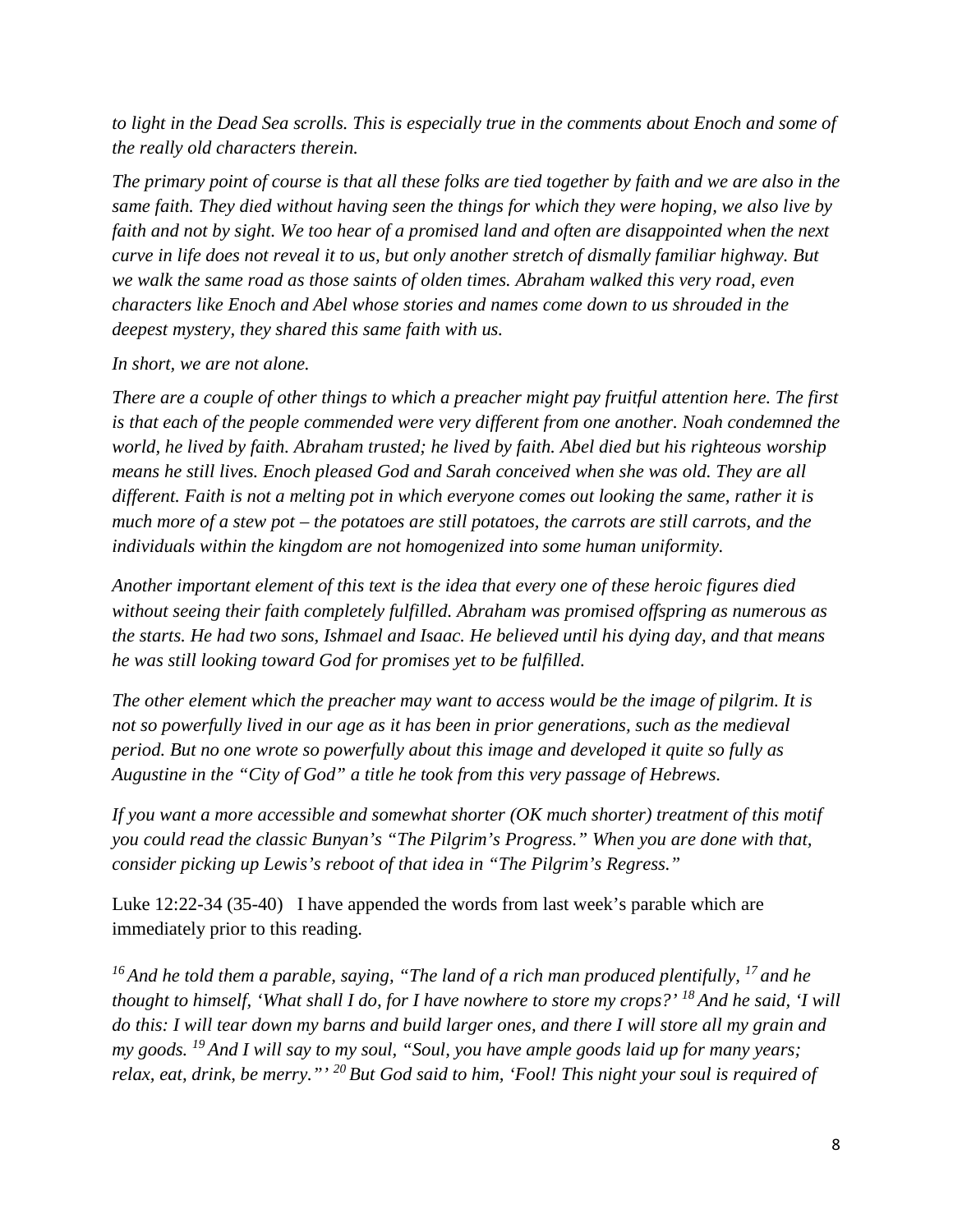*you, and the things you have prepared, whose will they be?' <sup>21</sup> So is the one who lays up treasure for himself and is not rich toward God."*

<sup>22</sup> And he said to his disciples, "Therefore I tell you, do not be anxious about your life, what you will eat, nor about your body, what you will put on.  $^{23}$  For life is more than food, and the body more than clothing. <sup>24</sup> Consider the ravens: they neither sow nor reap, they have neither storehouse nor barn, and yet God feeds them. Of how much more value are you than the birds! <sup>25</sup> And which of you by being anxious can add a single hour to his span of life? <sup>26</sup> If then you are not able to do as small a thing as that, why are you anxious about the rest?  $27$  Consider the lilies, how they grow: they neither toil nor spin, yet I tell you, even Solomon in all his glory was not arrayed like one of these. <sup>28</sup> But if God so clothes the grass, which is alive in the field today, and tomorrow is thrown into the oven, how much more will he clothe you, O you of little faith!  $29$  And do not seek what you are to eat and what you are to drink, nor be worried.  $30$  For all the nations of the world seek after these things, and your Father knows that you need them. <sup>31</sup> Instead, seek his kingdom, and these things will be added to you.

 $32$  "Fear not, little flock, for it is your Father's good pleasure to give you the kingdom.  $33$  Sell your possessions, and give to the needy. Provide yourselves with moneybags that do not grow old, with a treasure in the heavens that does not fail, where no thief approaches and no moth destroys. <sup>34</sup> For where your treasure is, there will your heart be also.

# *How often don't I spend my time telling God and anyone else who will listen just how big the problem is? Should I not be telling the problem how big my God is?*

*I believe that the editors of the pericope system are deliberately trying to lead us away from a facile or shallow reading of this text. This is not a cookbook text giving us the recipe for a better life. (Many read this passage and its parallel the Sermon on the Mount that way.) It would be easy to proclaim a message of "don't worry, God has everything under control" here, but a thoughtful and faithful reading of this text may not allow for that.* 

*Jesus says that life is more than the food which sustains our bodies and the clothes which we wear. There are more important things to be concerned about than the necessities of life. God knows you need those things so a life which dwells only on those issues has not heard his promise to care for his people.* 

*On the contrary, we are to seek his kingdom, as a first priority. The good news here seems to be that God has decided to give it to us. The little flock need not fear that its task is too great, God gives the Kingdom and this transforms our lives. The possessions which we once were so concerned about may be sold and given to the needy. Our treasures are in heaven.* 

*Then we get to the real kicker for this passage. Where your treasure is, there your heart will be also. Yes, this could be a stewardship sort of theme, but I am thinking that this is more about where our priorities lay as a person and a congregation. If you are familiar with the language of*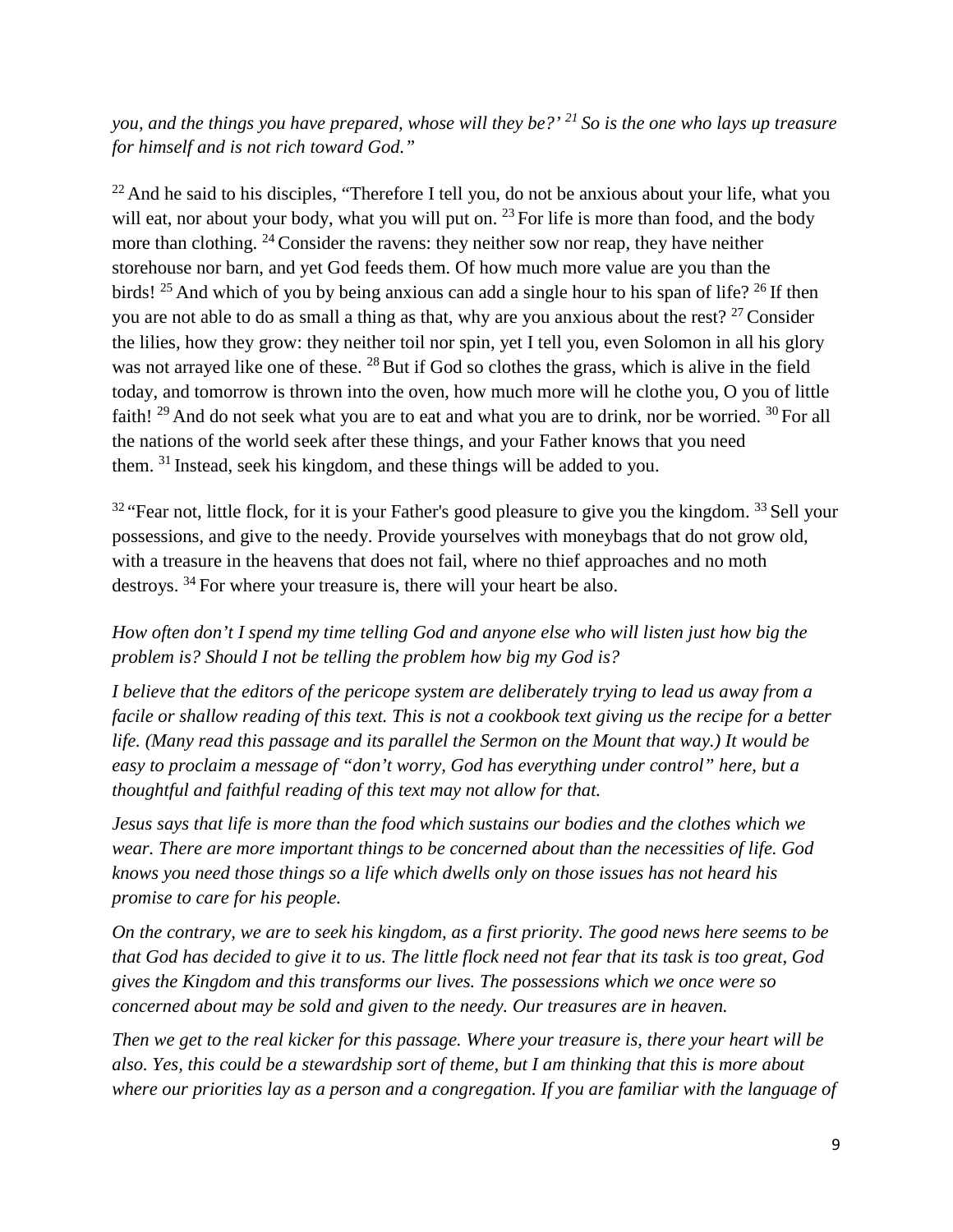*strategic planning, this might be a values discussion. That which is important to us is an indication of where our heart is. How many of our congregations don't have excellent mission statements that have absolutely nothing to do with how we behave and how we allocate our resources? We speak of loving communities and outreach and yet most of our attention at council meetings is paid to bills and budgets, leaky roofs and failing furnaces. Should our real mission statement be that we maintain a building? (Please note, I am not saying we should let the building fall apart, but when do we ever talk about the kingdom stuff?)* 

*This is then coupled with an eschatological piece. Suddenly we are talking about the end of the world. Luke seems to be telling us that we cannot assume that things are always going to go on. This kingdom thing needs to be front burner for us. The servant who is ready, who is kingdom focused is the servant who receives the praise of the master upon his return. More than that, Jesus speaks of the master having the servants recline at table and being served by the returned master himself.* 

*This is a strange kingdom, and this whole bizarre little section is, contrary to the way I think many of us read it, not given to us to make us feel badly about worry. It is genuinely given to help us not worry. Jesus really means it when he says we should not worry, but he also knows that we are helpless before our own human nature. If you look at the material which follows and surrounds those injunctions, they speak of a very different thing, they speak of the promises of God, that we are his flock, his servants, honored in his house. We have a job to do which he values and we are the lambs in his arms. We are important to him. He is watching out for us. Remember two weeks ago, when he said that the good father will give what we ask for, namely the Holy Spirit? That Spirit is the one who engenders the faith which believes these promises, and which faith can free us from this crippling sort of worry which would destroy our lives.* 

*This really is Jesus coming to us because he cares for us, despite the fact that we have made a mess of our lives.* 

### **Law and Gospel**

- 1. God is hard to see in this world, and I would really like to see him. He has told me some great things, but the world is in my face telling me other things, most of which I don't like and which often threaten me with pain and death. But God has established a relationship of faith with me in which I see those things also as the things from which God rescues me.
- 2. My natural inclination, like Abram's is to try to solve these problems myself or buy into the world's solutions which are little more than coping mechanisms. It is much easier sometimes to admit defeat and put up with it. After all, God helps those who help themselves, right!? But God's ways and thoughts are not my thoughts and ways. My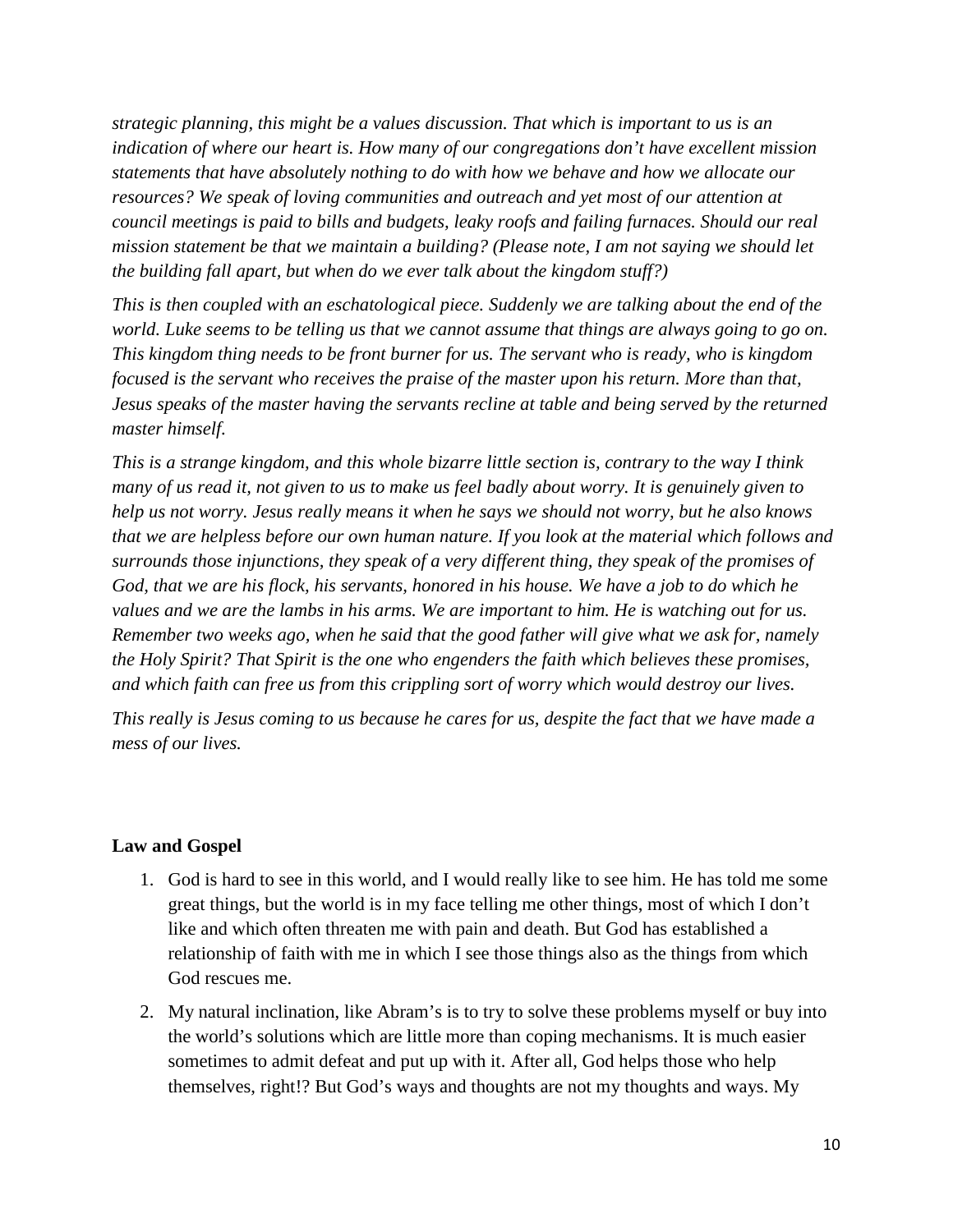solutions are only temporary and often create as many problems as they solve. But despite my foolishness in this regard, God does not abandon me any more than he abandoned Abram.

- 3. Fear often overwhelms me and makes me feel like I am alone and helpless, which is true if I can only see myself. God has made me part of a mighty host of folks, whose heroes all have faced the same sorts of challenges and whose success stories all involve my God helping them as he has promised to help me. My problems are not bigger than Abel's, Abram's, or Noah's problems were.
- 4. OK, so I am not supposed to be afraid, God is on my side, but the truth is that I am worried about all sorts of things. Is this passage really about simply making me feel badly about feeling badly? Not at all, this is an expression of God's love for me. He knows what worry and anxiety do to a person, and while some of this is normal and even healthy, it also destroys lives as much as alcohol or drugs or another abuse can destroy a life. He comes today with promises, Spirit, and all the things I need to begin the process of becoming healthy in this regard, a responsibility which he ultimately takes. Thus he comes with the great promise to help me do what I cannot possibly do alone.

### **Sermon Ideas**

1. Where your treasure is, there your heart will be (Gospel: That the Holy Spirit give the hearer to consider his or her life in light of Scripture, repent of greed, and rejoice in the gifts of God.)

There is an oft-repeated sentiment that says that preachers should stick to spiritual things and avoid talking about temporal things. Jesus rather blows that up for us today. The spiritual (our hearts) life is seen in temporal (our treasures) things. He connects the two explicitly here.

The preacher needs to be aware that we live in a post-enlightenment society which has often so privatized religion that we are uncomfortable with the idea of a public religion. But the Enlightenment, which was trying to do something good, namely find a way out of a series of brutal religious wars fought in the 1550's-1650's, may have also created some issues with its solution. One of those issues is the privatization of religion. I am not advocating for a return to the confessional wars of that pre-Enlightenment time, but I do think we have pushed the privatization of religion too far.

The struggle for the preacher in this sermon may well be that his hearers have never actually thought about this, but simply think of the world with the enlightenment goggles firmly over their eyes. They have never taken them off. They are afraid to take them off. Those googles interpret the world to mean that God really has no business in my bank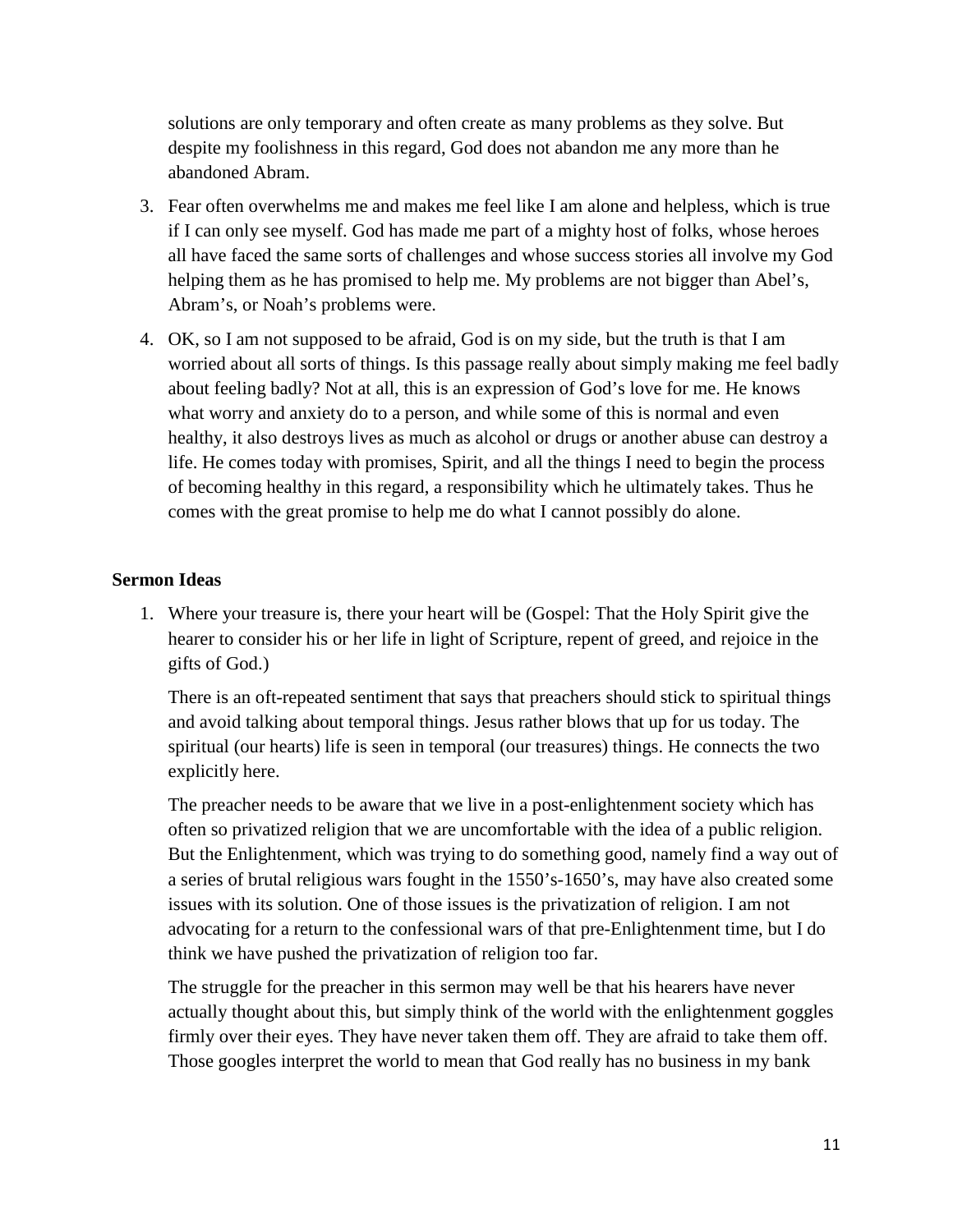account. That is secular, that is my world, and I don't want some preacher telling me about what happens in that world.

But Jesus is taking those goggles off for us today. The preacher will want to plug into recent trends in culture which suggest that a religion which is wholly private is not really your religion. Statements of faith which are not lived are to be questioned. We are scrutinizing politicians and others on that basis. The culture is waking up to the idea that convictions which never leave the heart are not really held. If I believe that God loves me but behave as if I am the only one taking care of me, that pious assertion in the loving care of God needs to be examined in light of my life. I may actually believe that I am the only one who can take care of me and my pious recitation of the creed may be disingenuous or at least conflicted and contradicted by elements of my life.

Now, it needs to be said here that all of us are in that boat and we all, in some ways, contradict our confessions of faith. That is what it means to be a sinner and a saint always in need of God's gracious love.

All this leads us to the point Jesus seems to be making today. An honest appraisal of the way that we spend our money may reveal something about us which we would rather not like to see. The anxiety of which Jesus speaks earlier is but a symptom of a possible first commandment/idolatry issue. He uses our check book register as evidence.

The preacher will want to keep the doctrine of vocation at the ready here. It is not the case that money becomes more spiritual or worshipful when we put it in the collection plate at church. God has given us families and neighbors for which we are to care. Buying groceries for the kids is not to be put in some tension with giving money to the poor or contributing the building fund. All of them are valid and beautiful ways to serve God with our money.

Building on last week's message, this is much more about the attitude which we bring to our money than the accounting of every penny. Who is being served with this purchase? Who is being worshipped with this investment? There is nothing wrong with being prudent and funding your IRA. But is it a gift from God we are saving? Are we saving it so we can better serve him? Are we using our God given abilities to care for family and self?

The alternatives would be that we are neglecting all else to care for ourselves because we have no trust in God. Both individuals will be contributing to an IRA and other savings vehicles, but they will come to such investing from very different places. One invests from fear, the other in gratitude. One assumes that he must have all the answers and anticipate every contingency. The other wisely saves but also lives a life in this moment which God has given. He does not neglect is various vocations in order to protect himself. He knows that he future may hold many frighten and difficult things, but he also trusts that God will walk that road with him.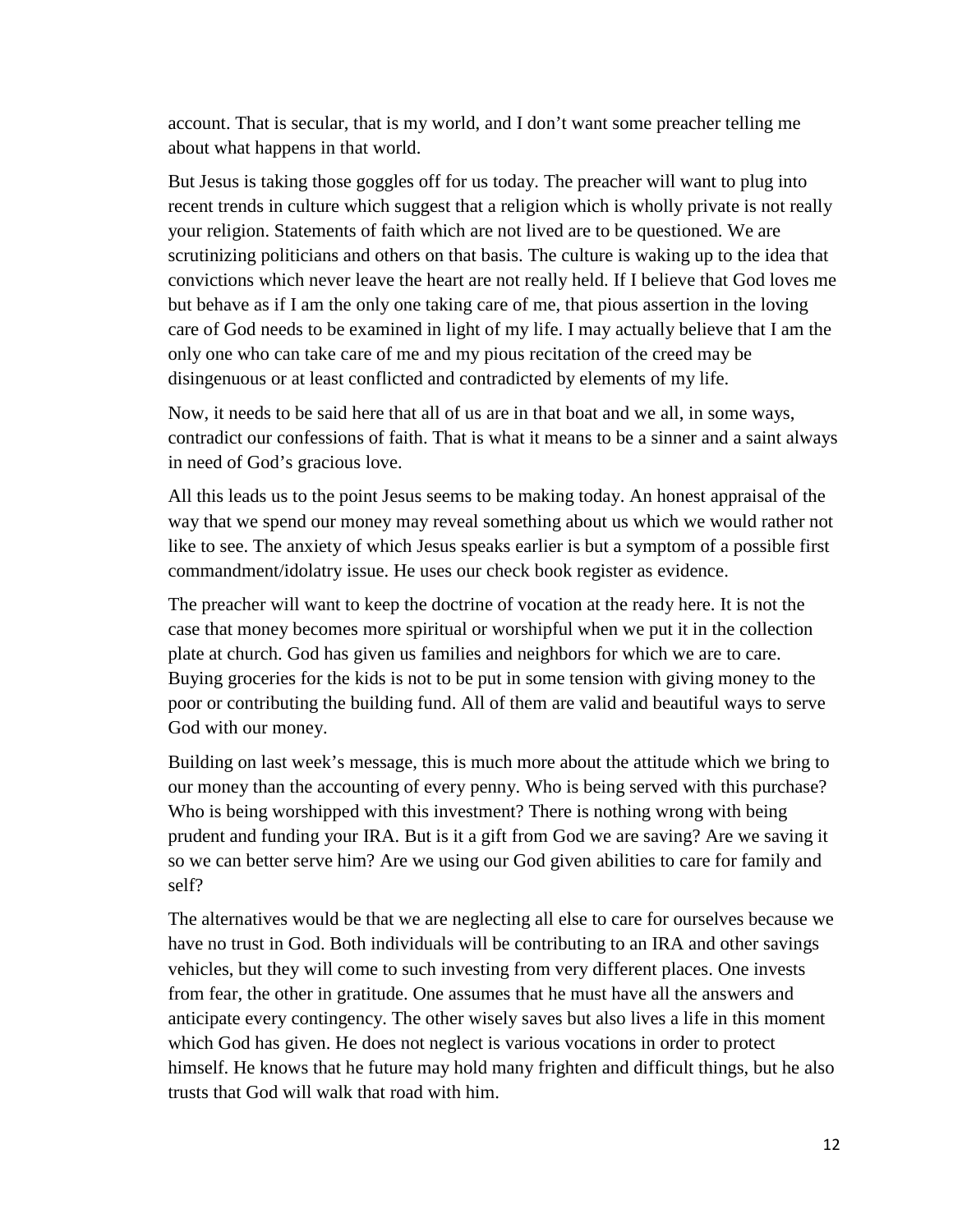This sermon must include important truths about God's love. He doesn't love us more for getting this right, but his love does work on our hearts, turning us from fear to a holy trust in him. The faith of Jesus is given to us, the faith which walked into Jerusalem and Gethsemane knowing full well what was about to happen, the trust which commended his spirit to his Father. He was dying because we struggle with this, because our lives frequently reflect a profound brokenness which causes us to fear and seek our own solutions. But he has died for such foolish people and he does give his Spirit to us, and he does calm our fears.

2. On the Road of Faith (From the Epistle Reading – that the hearer would delight to be united with God's people of every time and place and recognize that the life of faith is the life to which we are called.)

Not long ago Stephen Hawking, the famous astrophysicist suggested that it might not be such a good idea to broadcast out presence to the whole universe. The beings who are listening in might not be so friendly. If you haven't read this article, here it is from ABC News: [http://abcnews.go.com/Technology/Space/stephen-hawking-alien-contact](http://abcnews.go.com/Technology/Space/stephen-hawking-alien-contact-risky/story?id=10478157)[risky/story?id=10478157](http://abcnews.go.com/Technology/Space/stephen-hawking-alien-contact-risky/story?id=10478157)

I am thinking that this might be an interesting thing to juxtapose with the writer to the Hebrews who suggests that we take comfort and direction from our connection to some "extra-terrestrials" of another sort, the sort who have been welcomed into heavenly realms. Contrary to Mr. Hawking's fears, we welcome this contact. For we are on the same road as these folks, a road that leads to heavenly pleasure and joy.

Hebrews list of saints tells us a few things about our journey, some of which may surprise us.

- a. Abel God remembers us, and even our martyred blood can speak from the grave and be heard by him. No one is unimportant.
- b. Enoch victory is possible with God. Enoch pleased God and he was not found, but was translated to heaven.
- c. Noah was right even when the whole world told him he was wrong. With God on our side, we can face down the whole rest of the world.
- d. Abraham no situation is ever beyond God's ability to change it and turn it around.
- e. Sarah even when we are utterly spent and our personal resources seem wholly inadequate, God is not.

All of these and more are examples of faith, the assurance and hope in the God whom we cannot see with our eyes, but whom we know as Father, Lord, and Savior.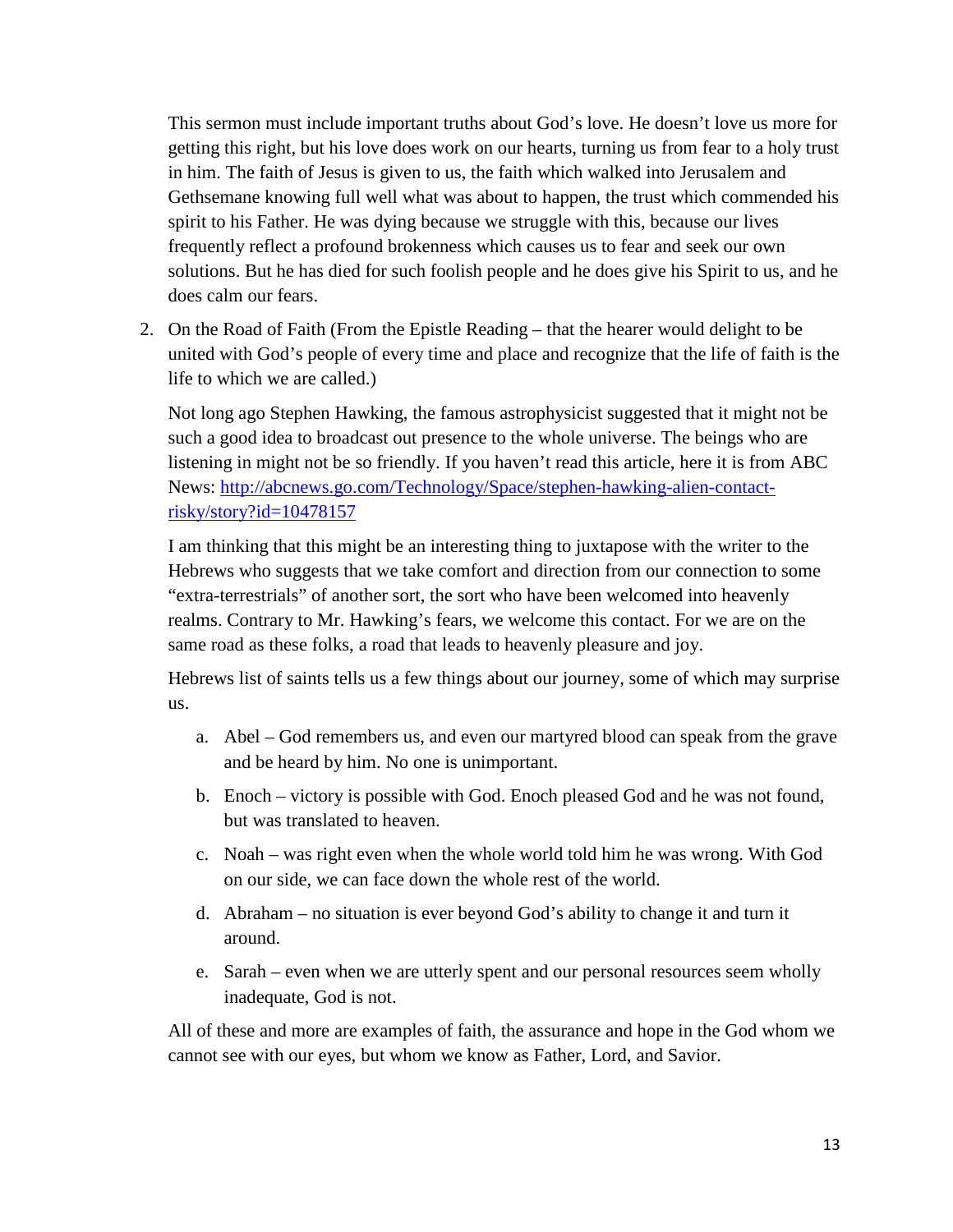We are on the same journey, the same path as these heroes. Like their path, our path of faith may well involve great challenges, much resistance, and overcoming insurmountable odds. But their examples give us hope, because through them God worked amazing things. Through us God is still at work. He is bestowing faith in a hundred thousand folks today or more. And that is just to maintain Christianity's numbers, forget the fact that in many parts of the world it is growing.

God asks us to believe in something which the world cannot see. That makes us pilgrims in this place. They can only see the motives of self-interest and gain, the natural forces which shape this world and its people. We on the other hand are given to see the Love of God in Jesus. We can therefore see the broken and the sinful folks around us very differently. I might even see the man or woman who has hurt me very differently, I might notice that Jesus has shed his blood for them too. The world does not understand these things, because it cannot see them. But you can see them. Thus, you are a stranger of sorts here, this is not your home, and that is a good thing. God has written your name in a book of life, made you a bit of an odd duck in this tired old sinful world. He has written eternity and his love on your heart. Don't worry about feeling a little odd or out of place. That is exactly what you should be feeling. It is, after all, the truth.

3. Have No Fear Little Flock (based on the Gospel lesson – That the hearer would discern healthy and unhealthy worry, not feeling guilty about the former, and be liberated by Christ to abandon the latter sort of apprehension.)

I would think you almost have to sing "Have No Fear Little Flock" this Sunday!

This sermon will seek to make a distinction between the healthy and the unhealthy sort of fear or anxiety. It is normal and simply part of being a mother or a father to worry about your child who is in a dangerous place. If my son had volunteered to be a wildfire fighter, I might be worried. I think the preacher who chastises such a parent for that worry deserves the anger he will receive for such a statement. There is a worry or apprehension which is the expression of godly duty, vocation, and responsibility. For the middle school coach to be "worried" about the whereabouts of his young athletes at basketball tournament is commendable. Jesus is not talking about this sort of worry.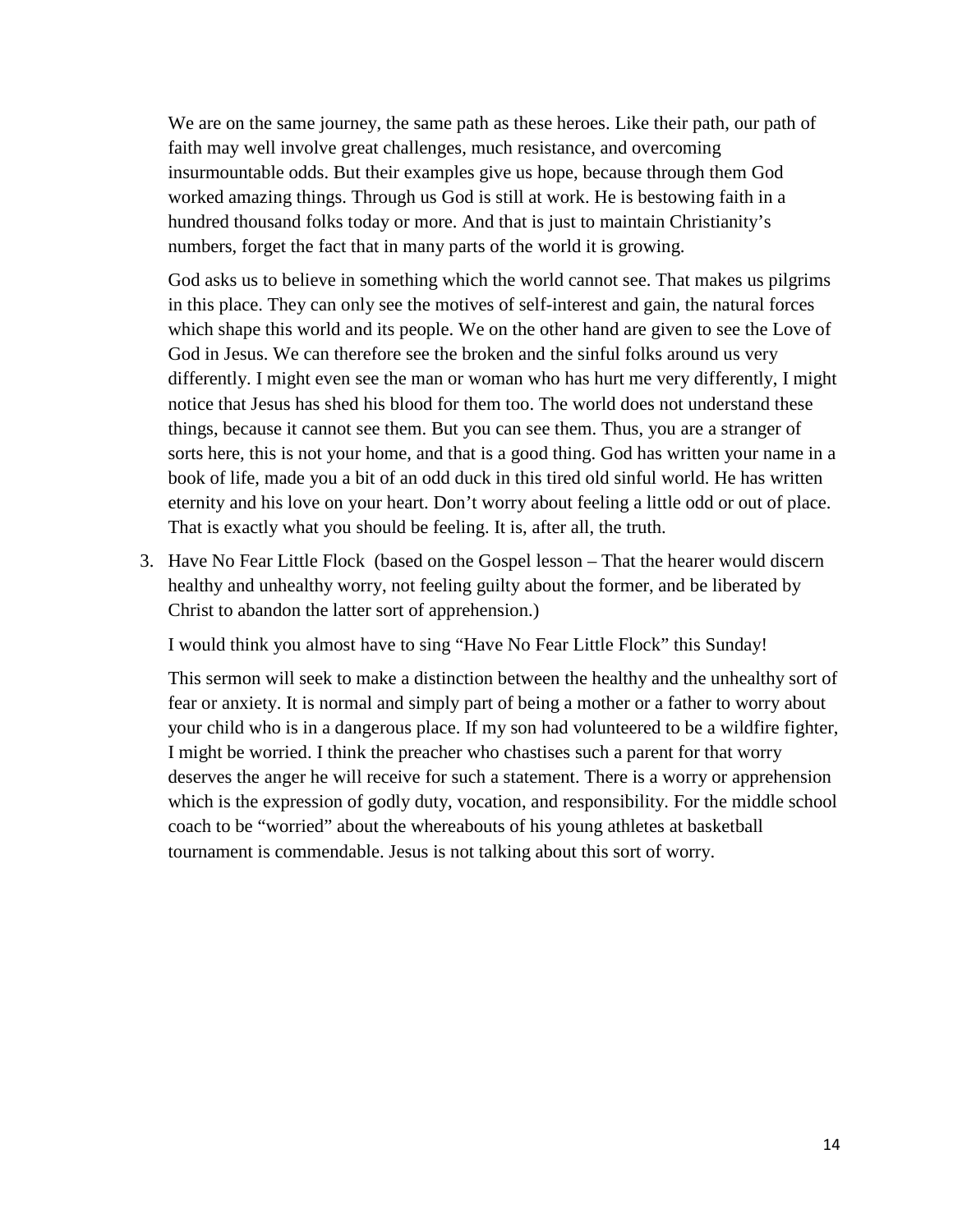There is another worry which Jesus does not really mean here, and in this I am talking about the uncontrolled fear or worry which is the result of a mind which is not working correctly. We might call this a phobia. The great Lutheran theologian Gary Larson once defined "Luposlipophobia" as the fear of being pursued by timber wolves around a kitchen table while wearing socks on a newly waxed floor. Irrational, but so is the fear of spiders, the fear of bridges, or the fear of open spaces and all of those are real fears and they can cripple a person's life. This is a sign of our human frailty, just as my glasses tell me that my eyes don't work right or my doctor may tell me that heart is not functioning very well. Jesus died for this sort of a malady, but this is not what Jesus has in mind here either. The preacher does not want to load up the phobic with more guilt than they already are feeling for their condition and its impact on their life and the lives of the people whom they love.



Luposlipaphobia: The fear of being pursued by timber wolves around a kitchen table while wearing socks on a newly waxed floor.

Jesus has in mind another sort of worry which has taken its eyes off the promises God and can only see the problems which are endemic to this sinful world. This is the sort of worry to which anyone may fall prey, including the mother of the young person posted to a war zone or the middle school basketball coach or the phobic person, or even a congregation of folks like us and its individual members. This sort of worry is a sort of anti-faith. It is the expression of something which is the opposite of trust.

God has promised his presence and help throughout our lives. He has promised to make us into the agents of his grace and peace in this troubled world. He has promised that we cannot be plucked from his hand. He has promised ever to love us, no matter what we have done. He has promised that the grave does not have the last word on me, but He does, and it is a word of life.

The story of Peter walking on the water might be a good visual here. He sinks when he takes his eyes off of Jesus.

Jesus offers the antidote to this sort of fear, not proper counseling or therapy. We can no more keep this whole situation "straight" and "healthy" than I can keep myself from dying of some physical malady. I will exercise and keep my heart healthy only to succumb to cancer eventually. So too, emotionally speaking, it is simply too much for